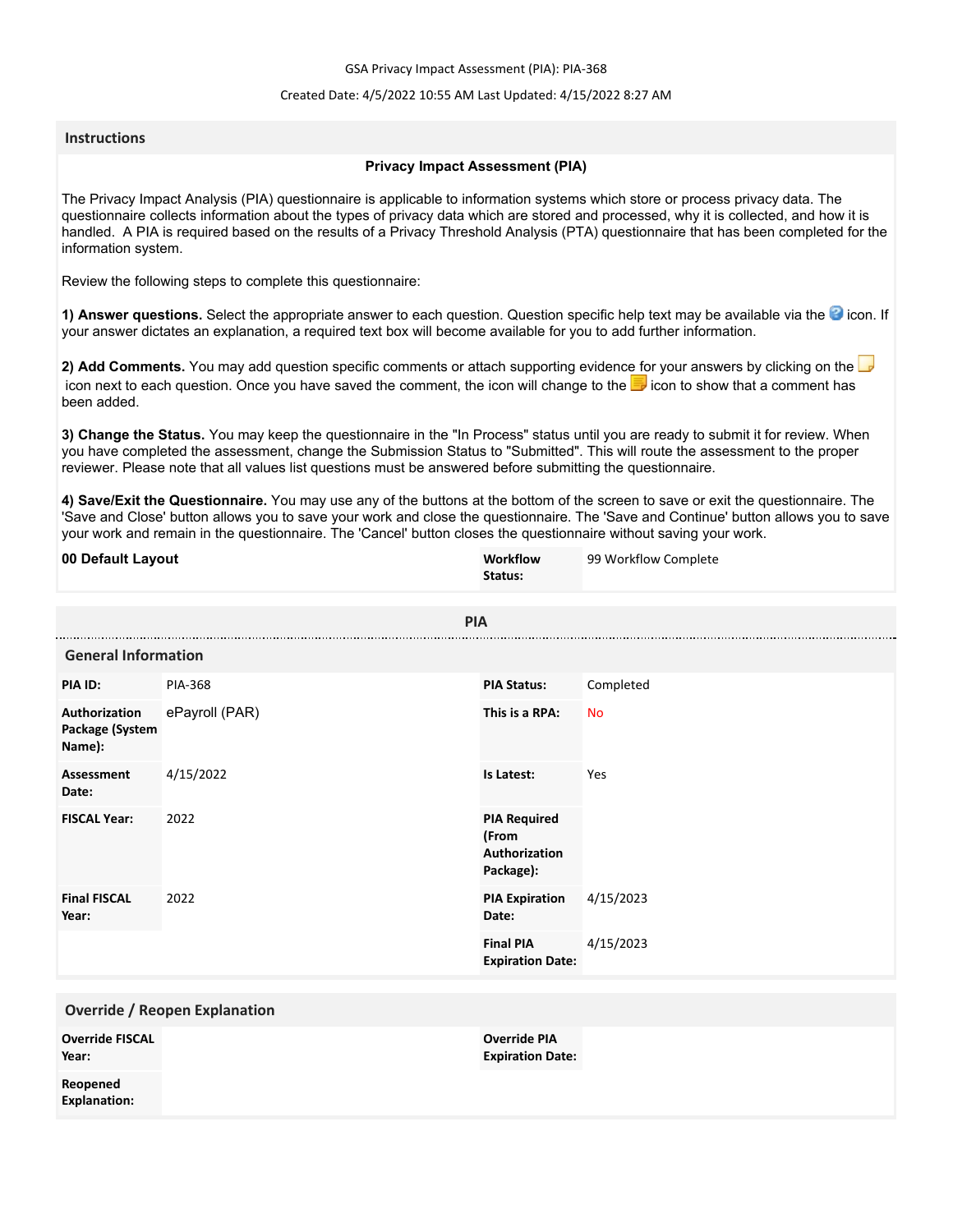| <b>Other Stakeholders</b>                     |                                                                                                                                                                                                                                                                                                                                                                                                                                                                                                                                                                                                                                                                                                             |      |                                                                                                                                                                                                                                                                                                         |                               |
|-----------------------------------------------|-------------------------------------------------------------------------------------------------------------------------------------------------------------------------------------------------------------------------------------------------------------------------------------------------------------------------------------------------------------------------------------------------------------------------------------------------------------------------------------------------------------------------------------------------------------------------------------------------------------------------------------------------------------------------------------------------------------|------|---------------------------------------------------------------------------------------------------------------------------------------------------------------------------------------------------------------------------------------------------------------------------------------------------------|-------------------------------|
| <b>Stakeholders (not in Approval Process)</b> |                                                                                                                                                                                                                                                                                                                                                                                                                                                                                                                                                                                                                                                                                                             |      |                                                                                                                                                                                                                                                                                                         |                               |
| <b>System Owner</b><br>(SO):                  | Shackelford, Monica                                                                                                                                                                                                                                                                                                                                                                                                                                                                                                                                                                                                                                                                                         |      | Authorization<br>Official:                                                                                                                                                                                                                                                                              | DelNegro, Elizabeth F         |
| <b>System Owner (eMail)</b>                   |                                                                                                                                                                                                                                                                                                                                                                                                                                                                                                                                                                                                                                                                                                             |      |                                                                                                                                                                                                                                                                                                         |                               |
| Name (Full)                                   |                                                                                                                                                                                                                                                                                                                                                                                                                                                                                                                                                                                                                                                                                                             |      |                                                                                                                                                                                                                                                                                                         |                               |
| Monica Shackelford                            |                                                                                                                                                                                                                                                                                                                                                                                                                                                                                                                                                                                                                                                                                                             |      |                                                                                                                                                                                                                                                                                                         |                               |
|                                               | <b>Authorization Official (eMail)</b>                                                                                                                                                                                                                                                                                                                                                                                                                                                                                                                                                                                                                                                                       |      |                                                                                                                                                                                                                                                                                                         |                               |
| Name (Full)                                   |                                                                                                                                                                                                                                                                                                                                                                                                                                                                                                                                                                                                                                                                                                             |      |                                                                                                                                                                                                                                                                                                         |                               |
| Elizabeth Delnegro                            |                                                                                                                                                                                                                                                                                                                                                                                                                                                                                                                                                                                                                                                                                                             |      |                                                                                                                                                                                                                                                                                                         |                               |
|                                               |                                                                                                                                                                                                                                                                                                                                                                                                                                                                                                                                                                                                                                                                                                             |      |                                                                                                                                                                                                                                                                                                         |                               |
| <b>PIA Overview</b>                           |                                                                                                                                                                                                                                                                                                                                                                                                                                                                                                                                                                                                                                                                                                             |      |                                                                                                                                                                                                                                                                                                         |                               |
|                                               | A.System Name: A. System, Application, or Project Name:                                                                                                                                                                                                                                                                                                                                                                                                                                                                                                                                                                                                                                                     |      |                                                                                                                                                                                                                                                                                                         | ePayroll (PAR)                |
| <b>B.Includes:</b>                            | B. System, application, or project includes information about:                                                                                                                                                                                                                                                                                                                                                                                                                                                                                                                                                                                                                                              |      | <b>Federal Employees</b>                                                                                                                                                                                                                                                                                |                               |
| <b>C.Categories:</b>                          | C. For the categories listed above, how many records are there<br>for each?                                                                                                                                                                                                                                                                                                                                                                                                                                                                                                                                                                                                                                 |      | Approximately 26,000 federal employee<br>records.                                                                                                                                                                                                                                                       |                               |
| D.Data<br>Elements:                           | D. System, application, or project includes these data elements:                                                                                                                                                                                                                                                                                                                                                                                                                                                                                                                                                                                                                                            |      | Name and other biographic information (e.g.,<br>date of birth) â- Contact Information (e.g.,<br>address, telephone number, email address) â-<br>Social Security Number and/or other<br>government-issued identifiers â- Financial<br>Information â-User Information to include<br>Username and Password |                               |
| Overview:                                     | The PAR system is a major application that provides complete payroll functionality for an employee's entire service<br>life, from initial hire through final payment at separation and submission of retirement records to the Office of<br>Personnel Management. PAR is a fully automated, nationwide, civilian payroll system. GSA professionals<br>developed, designed, programmed, implemented, and maintain PAR at GSA's Financial Management and Human<br>Resources IT Services Division, Heartland Region, Kansas City, Missouri. It provides a full range of payroll services<br>for approximately 19,000 employees, which includes GSA and 39 independent agencies or presidential<br>commissions. |      |                                                                                                                                                                                                                                                                                                         |                               |
| <b>PIA-0.1:</b>                               | Is this a new PIA or Recertification request?                                                                                                                                                                                                                                                                                                                                                                                                                                                                                                                                                                                                                                                               |      |                                                                                                                                                                                                                                                                                                         | <b>Annual Recertification</b> |
| <b>PIA-0.</b><br>1Changes:                    | If you are reviewing this for annual recertification, please confirm if Yes, there are changes<br>there are any changes in the system since last signed PIA?                                                                                                                                                                                                                                                                                                                                                                                                                                                                                                                                                |      |                                                                                                                                                                                                                                                                                                         |                               |
|                                               |                                                                                                                                                                                                                                                                                                                                                                                                                                                                                                                                                                                                                                                                                                             |      |                                                                                                                                                                                                                                                                                                         |                               |
| <b>Comments</b><br><b>Question Name</b>       | Submitter                                                                                                                                                                                                                                                                                                                                                                                                                                                                                                                                                                                                                                                                                                   | Date | Comment                                                                                                                                                                                                                                                                                                 | <b>Attachment</b>             |

|                  | ___________ | ------ | ______________ |
|------------------|-------------|--------|----------------|
| No Records Found |             |        |                |
|                  |             |        |                |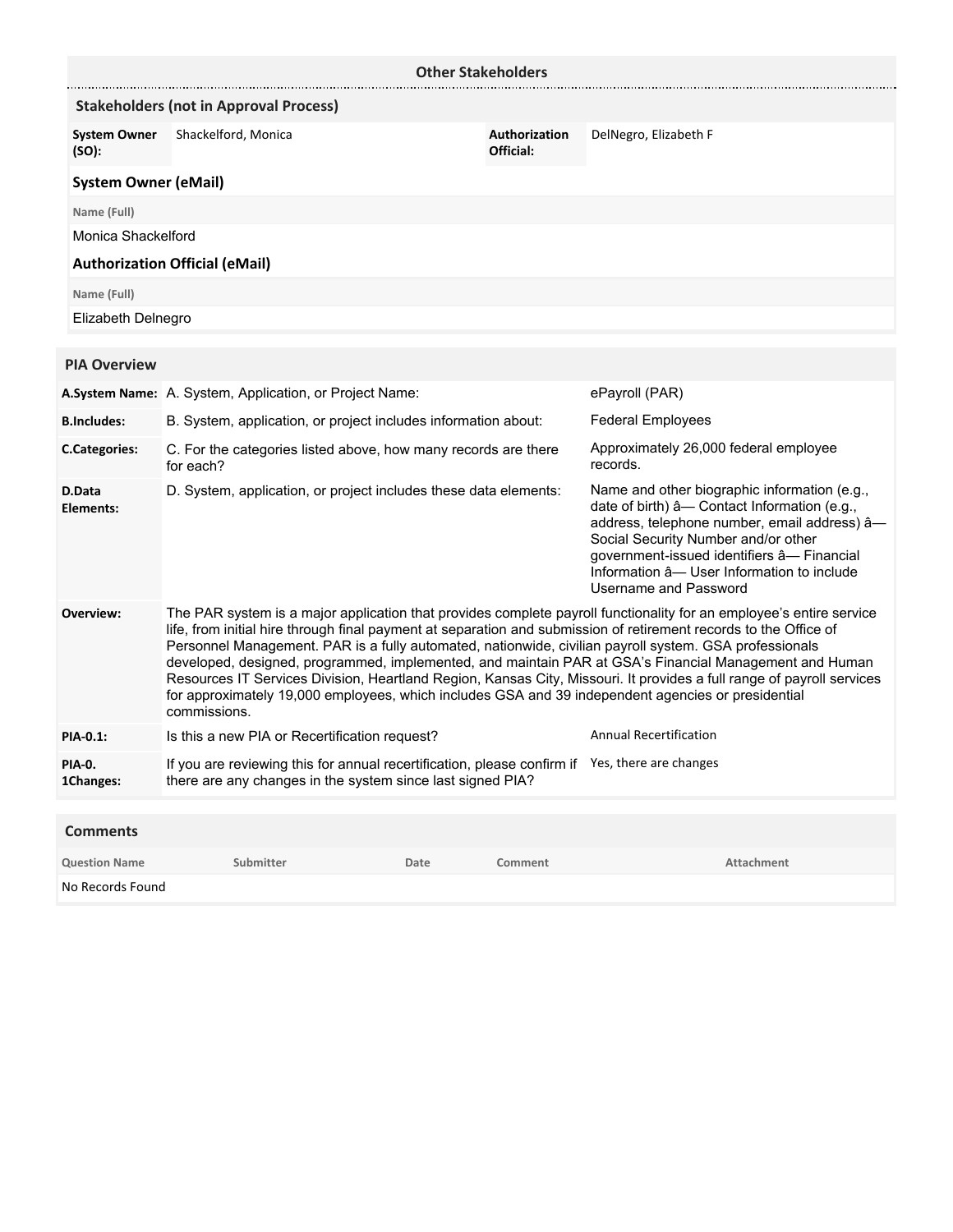| 1.0 Purpose of Collection                                                    |                                                                                                                                           |                                                                   |                                                                                                                                                                                                                                                                                                                                                                                                                                                                                                                               |
|------------------------------------------------------------------------------|-------------------------------------------------------------------------------------------------------------------------------------------|-------------------------------------------------------------------|-------------------------------------------------------------------------------------------------------------------------------------------------------------------------------------------------------------------------------------------------------------------------------------------------------------------------------------------------------------------------------------------------------------------------------------------------------------------------------------------------------------------------------|
| PIA-1.1:                                                                     | What legal authority and/or agreements allow GSA to collect,<br>maintain, use, or disseminate the information?                            |                                                                   | GSA's legal authority for collecting the PAR<br>information is contained in 5 U.S.C. Part III,<br>Subparts D and E, 26 U.S.C. Chapter 24 and<br>2501, and E.O. 9397. See the Payroll<br>Accounting and Reporting (SORN) GSA/PPFM-<br>9.                                                                                                                                                                                                                                                                                       |
| <b>PIA-1.2:</b>                                                              | Is the information searchable by a personal identifier, for example<br>a name or Social Security number?                                  |                                                                   | Yes                                                                                                                                                                                                                                                                                                                                                                                                                                                                                                                           |
| <b>PIA-1.2a:</b>                                                             | If so, what Privacy Act System of Records Notice(s) (SORN(s))<br>applies to the information being collected?                              |                                                                   | <b>Existing SORN applicable</b>                                                                                                                                                                                                                                                                                                                                                                                                                                                                                               |
|                                                                              |                                                                                                                                           | PIA-1.2 System<br><b>Of Record</b><br><b>Notice (SORN)</b><br>CR: |                                                                                                                                                                                                                                                                                                                                                                                                                                                                                                                               |
| PIA-1.2 System<br>of Records<br>Notice(s)<br>(Legacy Text):                  | What System of Records Notice(s) apply/applies to the<br>information?                                                                     |                                                                   | https://www.federalregister.gov/documents/2008<br>/04/25/E8-8920/privacy-act-of-1974-notice-of-<br>updated-systems-of-records                                                                                                                                                                                                                                                                                                                                                                                                 |
| PIA-1.2b:                                                                    | Explain why a SORN is not required.                                                                                                       |                                                                   |                                                                                                                                                                                                                                                                                                                                                                                                                                                                                                                               |
| <b>PIA-1.3:</b>                                                              | Has an information collection request (ICR) been submitted to or<br>approved by the Office of Management and Budget (OMB)?                |                                                                   | Yes                                                                                                                                                                                                                                                                                                                                                                                                                                                                                                                           |
| <b>PIA-1.3</b><br><b>Information</b><br><b>Collection</b><br><b>Request:</b> | Provide the relevant names, OMB control numbers, and expiration<br>dates.                                                                 |                                                                   | Yes, ICRs have been approved by OMB for the<br>forms that collect information from employees.<br>Fillable forms available to GSA employees (e.g.,<br>SF2809, SF2810, SF2817; TSP1 and TSP1c)<br>include a Privacy Act Notice that describes the<br>legal authority for collecting the information; the<br>primary and permissive routine uses of the<br>information; and the potential consequences of<br>not providing the requested information. These<br>forms also include the OMB control numbers<br>and revision dates. |
| <b>PIA-1.4:</b>                                                              | What is the records retention schedule for the information<br>system(s)? Explain how long and for what reason the information<br>is kept. |                                                                   | The GSA has a NARA-approved records<br>retention schedule. The PAR financial data is<br>retained for 6 years 3 months as required by<br>NARA. An employee's historical records are<br>maintained in the PAR database for 18 months<br>after separation and are then purged from the<br>database.                                                                                                                                                                                                                              |
|                                                                              | 2.0 Openness and Transparency                                                                                                             |                                                                   |                                                                                                                                                                                                                                                                                                                                                                                                                                                                                                                               |
| <b>PIA-2.1:</b>                                                              | Will individuals be given notice before the collection, maintenance, Yes                                                                  |                                                                   |                                                                                                                                                                                                                                                                                                                                                                                                                                                                                                                               |
|                                                                              | use or dissemination and/or sharing of personal information about<br>them?                                                                |                                                                   |                                                                                                                                                                                                                                                                                                                                                                                                                                                                                                                               |
| PIA-2. 1Explain:                                                             | If not, please explain.                                                                                                                   |                                                                   |                                                                                                                                                                                                                                                                                                                                                                                                                                                                                                                               |
|                                                                              |                                                                                                                                           |                                                                   |                                                                                                                                                                                                                                                                                                                                                                                                                                                                                                                               |

# **3.0 Data Minimization**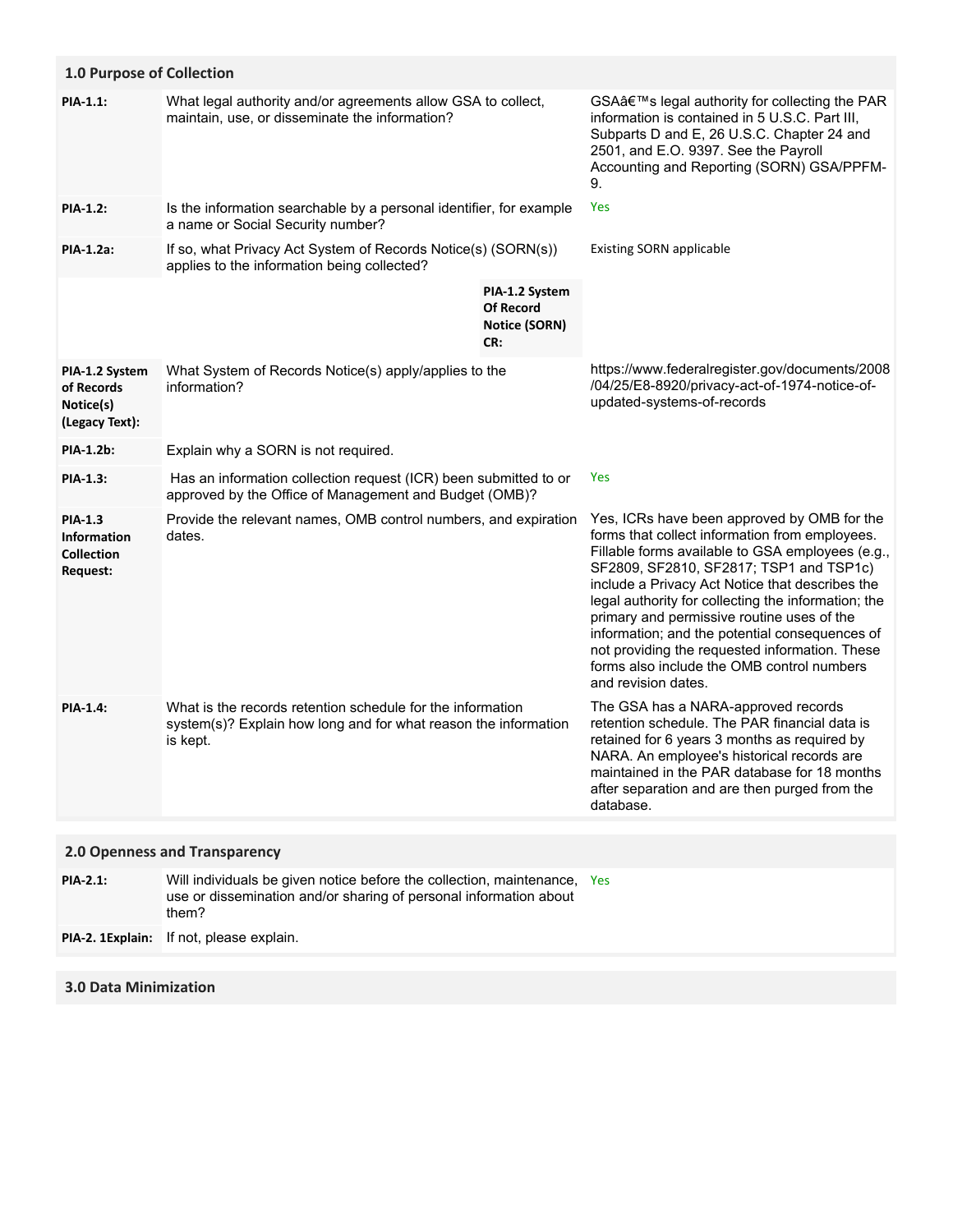| <b>PIA-3.1:</b>              | Why is the collection and use of the PII necessary to the project or<br>system?                | PII is required for PAR to process payment,<br>taxes, etc. for Federal employees. PAR needs<br>to collect name, date of birth, and SSN because<br>that information provides the best matching<br>capabilities against the identity verification.<br>Collection of SSNs is required by the<br>Department of Treasury and IRS policy, rules<br>and/or regulations. Any reporting that requires<br>the identification of an employee is normally<br>done using the name, SSN, and sometimes the<br>date of birth.                                                                                                                                                                                                                                                                                                                                                                                                                                                                                                                                                                                                                                                                                                                                                                                                               |
|------------------------------|------------------------------------------------------------------------------------------------|------------------------------------------------------------------------------------------------------------------------------------------------------------------------------------------------------------------------------------------------------------------------------------------------------------------------------------------------------------------------------------------------------------------------------------------------------------------------------------------------------------------------------------------------------------------------------------------------------------------------------------------------------------------------------------------------------------------------------------------------------------------------------------------------------------------------------------------------------------------------------------------------------------------------------------------------------------------------------------------------------------------------------------------------------------------------------------------------------------------------------------------------------------------------------------------------------------------------------------------------------------------------------------------------------------------------------|
| <b>PIA-3.2:</b>              | Will the system, application, or project create or aggregate new<br>data about the individual? | Yes                                                                                                                                                                                                                                                                                                                                                                                                                                                                                                                                                                                                                                                                                                                                                                                                                                                                                                                                                                                                                                                                                                                                                                                                                                                                                                                          |
| <b>PIA-3.</b><br>2Explained: | If so, how will this data be maintained and used?                                              | PAR calculates pay, taxes, withholdings,<br>deductions, etc. in order to ensure Federal<br>employees are accurately paid on a bi-weekly<br>basis.                                                                                                                                                                                                                                                                                                                                                                                                                                                                                                                                                                                                                                                                                                                                                                                                                                                                                                                                                                                                                                                                                                                                                                            |
| PIA-3.3:                     | What protections exist to protect the consolidated data and<br>prevent unauthorized access?    | PAR users are required to have background<br>investigations prior to obtaining access. They<br>must also request access and are granted only<br>the roles and permissions necessary to perform<br>their duties. Users cannot directly access PAR<br>remotely; all work must be done within the GSA<br>boundary or network using VPN/VDI. The office<br>location is only accessible with the use of their<br>HSPD-12 card. Database links are secure and<br>PAR uses secure FTP, agency/company secure<br>portals, specific IP authentications, Connect<br>Direct, by logging into an agency's server via<br>Putty, STS, ESB, or an encrypted password<br>protected email attachment for sending<br>out/submitting files. Multi-factor authentication<br>has enabled utilizing jump servers. The PAR<br>data is protected by Payroll Service Branch<br>through roles and permissions which allow only<br>enough access for authorized users to perform<br>their duties. The PAR servers are housed within<br>the GSA firewall. Data sent outside the GSA<br>firewall is encrypted and transmitted over<br>secure FTP, an agency/company secure portal,<br>a specific IP authentication, Connect Direct, by<br>logging into an agency's server via Putty, STS,<br>ESB, or an encrypted password protected email<br>attachment. |
| PIA-3.4:                     | Will the system monitor the public, GSA employees, or<br>contractors?                          | None                                                                                                                                                                                                                                                                                                                                                                                                                                                                                                                                                                                                                                                                                                                                                                                                                                                                                                                                                                                                                                                                                                                                                                                                                                                                                                                         |
| PIA-3. 4Explain:             | Please elaborate as needed.                                                                    | No, PAR does not monitor the public, GSA<br>employees, or contractors.                                                                                                                                                                                                                                                                                                                                                                                                                                                                                                                                                                                                                                                                                                                                                                                                                                                                                                                                                                                                                                                                                                                                                                                                                                                       |
| <b>PIA-3.5:</b>              | What kinds of report(s) can be produced on individuals?                                        | No. PAR does not monitor federal employees,<br>contractors or the public. It is used to pay<br>Federal employees.                                                                                                                                                                                                                                                                                                                                                                                                                                                                                                                                                                                                                                                                                                                                                                                                                                                                                                                                                                                                                                                                                                                                                                                                            |
| PIA-3.6:                     | Will the data included in any report(s) be de-identified?                                      | Yes                                                                                                                                                                                                                                                                                                                                                                                                                                                                                                                                                                                                                                                                                                                                                                                                                                                                                                                                                                                                                                                                                                                                                                                                                                                                                                                          |
| PIA-3. 6Explain:             | If so, what process(es) will be used to aggregate or de-identify the<br>data?                  | Some PAR reports for internal GSA use, for<br>example validation reports, must contain<br>identifying information, including SSNs to<br>ensure that the proper individuals are receiving<br>the proper payments. However, any external<br>reports created by PAR aggregate or mask<br>information in order protect employee sensitive<br>information.                                                                                                                                                                                                                                                                                                                                                                                                                                                                                                                                                                                                                                                                                                                                                                                                                                                                                                                                                                        |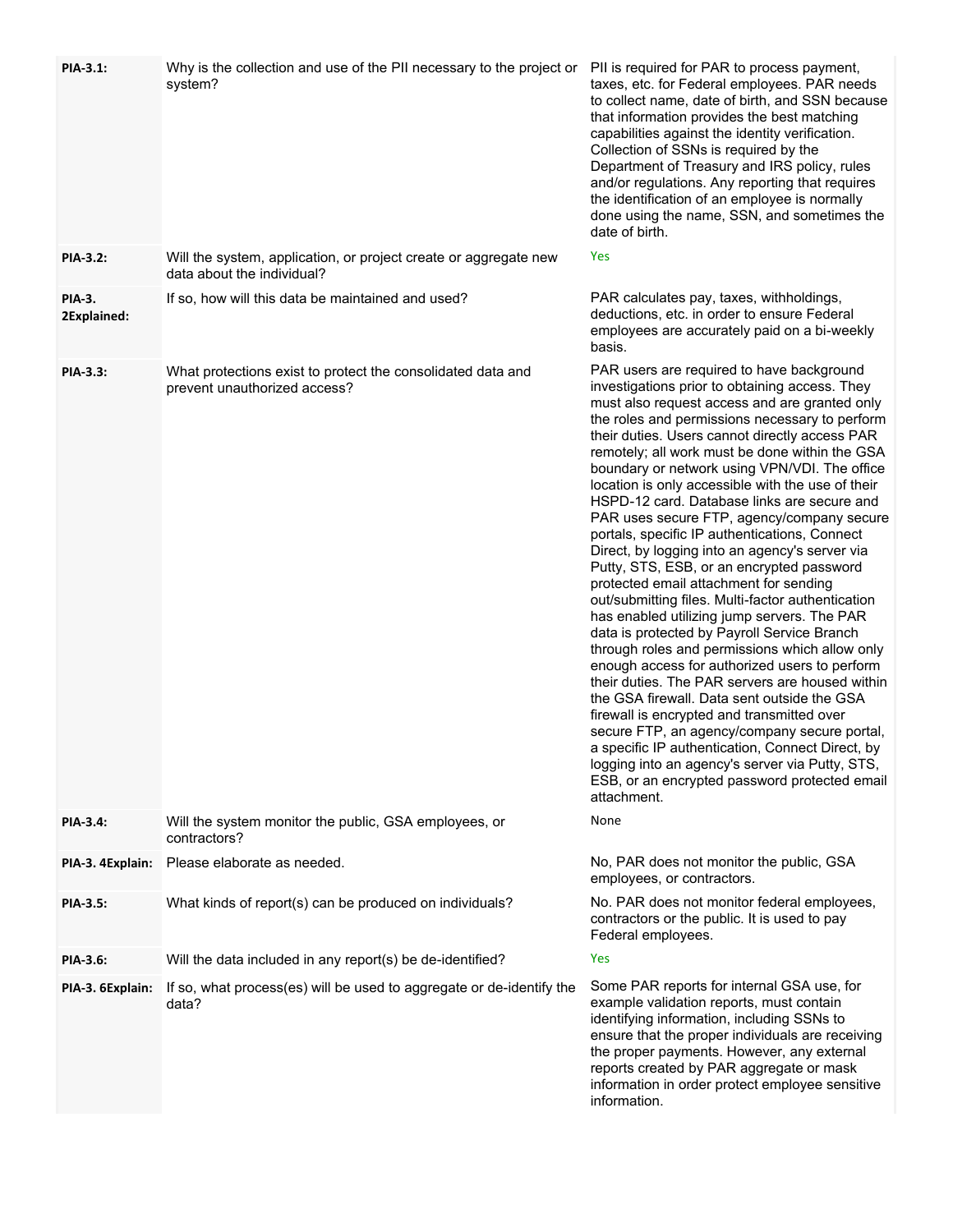Some PAR reports for internal GSA use, for example validation reports, must contain identifying information, including SSNs to ensure that the proper individuals are receiving the proper payments. However, any external reports created by PAR aggregate or mask information in order protect employee sensitive information.

|                 | 4.0 Limits on Using and Sharing Information                                                                                                                |                                                                                                                                                                                                                                                                                                                                                                                                                                                                                                                                                                                                                                                                                                                                                                                                                                                                                                                                                                                                                                                                                                                                                                                                                                                                                                                                                                                                                                                                                                                                                                                                                                                                                                                                                                                                                                                                                                                                                                                                                                                                                                                                                                                                                                                                                                                                                                                                                                       |
|-----------------|------------------------------------------------------------------------------------------------------------------------------------------------------------|---------------------------------------------------------------------------------------------------------------------------------------------------------------------------------------------------------------------------------------------------------------------------------------------------------------------------------------------------------------------------------------------------------------------------------------------------------------------------------------------------------------------------------------------------------------------------------------------------------------------------------------------------------------------------------------------------------------------------------------------------------------------------------------------------------------------------------------------------------------------------------------------------------------------------------------------------------------------------------------------------------------------------------------------------------------------------------------------------------------------------------------------------------------------------------------------------------------------------------------------------------------------------------------------------------------------------------------------------------------------------------------------------------------------------------------------------------------------------------------------------------------------------------------------------------------------------------------------------------------------------------------------------------------------------------------------------------------------------------------------------------------------------------------------------------------------------------------------------------------------------------------------------------------------------------------------------------------------------------------------------------------------------------------------------------------------------------------------------------------------------------------------------------------------------------------------------------------------------------------------------------------------------------------------------------------------------------------------------------------------------------------------------------------------------------------|
| PIA-4.1:        | Is the information in the system, application, or project limited to<br>only the information that is needed to carry out the purpose of the<br>collection? | Yes                                                                                                                                                                                                                                                                                                                                                                                                                                                                                                                                                                                                                                                                                                                                                                                                                                                                                                                                                                                                                                                                                                                                                                                                                                                                                                                                                                                                                                                                                                                                                                                                                                                                                                                                                                                                                                                                                                                                                                                                                                                                                                                                                                                                                                                                                                                                                                                                                                   |
| <b>PIA-4.2:</b> | Will GSA share any of the information with other individuals,<br>federal and/or state agencies, or private-sector organizations?                           | <b>Federal Agencies</b>                                                                                                                                                                                                                                                                                                                                                                                                                                                                                                                                                                                                                                                                                                                                                                                                                                                                                                                                                                                                                                                                                                                                                                                                                                                                                                                                                                                                                                                                                                                                                                                                                                                                                                                                                                                                                                                                                                                                                                                                                                                                                                                                                                                                                                                                                                                                                                                                               |
| PIA-4.2How:     | If so, how will GSA share the information?                                                                                                                 | The PAR outputs that GSA uses are<br>comprehensive payroll reports; accounting<br>distribution of costs; leave data summary<br>reports; each employee's statement of earnings,<br>deductions, and leave every payday; State, city,<br>and local unemployment compensation reports;<br>Federal, State, and local tax reports; Forms W-<br>2, Wage and Tax Statement; and reports of<br>withholding and contributions. For the Office of<br>Human Resources Services, outputs include<br>data for reports of Federal civilian employment.<br>The system also provides data to GSA staff and<br>administrative offices to use for management<br>purposes. The employee's name, SSN, date of<br>birth, and home address are reported to<br>SERCO on behalf of the Thrift Savings Plan<br>(TSP) which invests the employee's TSP, mails<br>statements to the employee, and provides TSP<br>loans. The employee's name, SSN, and<br>address are sent to IRS for tax payments, to<br>meet Affordable Care Act requirements, and W-<br>2 data reporting. The employee's name, SSN,<br>and address are sent to SSA for tax information<br>reporting. The employee's name, SSN, and date<br>of birth are sent to OPM with the retirement data<br>upon separation. The employee's name, SSN,<br>home address, and banking information are<br>sent to OPM's Employee Express so the<br>employee can retrieve their own pay and leave<br>data, W-2s, and make changes to their home<br>address and banking information. The<br>employee's name, SSN, and address are sent<br>to the taxing authorities for State and local<br>entities. PII data is also sent to the following<br>agencies/companies, on an as-needed basis<br>and in accordance with the "routine usesâ€<br>provided for in the PAR SORN, GSA/PPFM-9: -<br>American Federation of Government<br>Employees (AFGE) receives union dues files for<br>union members only. - Bureau of Public Debt<br>(BPD) receives client payroll accounting files,<br>for example lists of employees with a debt. -<br>Department of Labor (DOL) receives child<br>support payments and continuation of pay<br>statement (workmen's compensation). -<br>Health Benefits Insurance Carriers (e.g.<br>BlueCross/BlueShield, Aetna, HMOs) receive<br>health insurance premiums. - National Business<br>Center, Department Of Interior (DOI) receives<br>aggregated accounting files. - National Credit |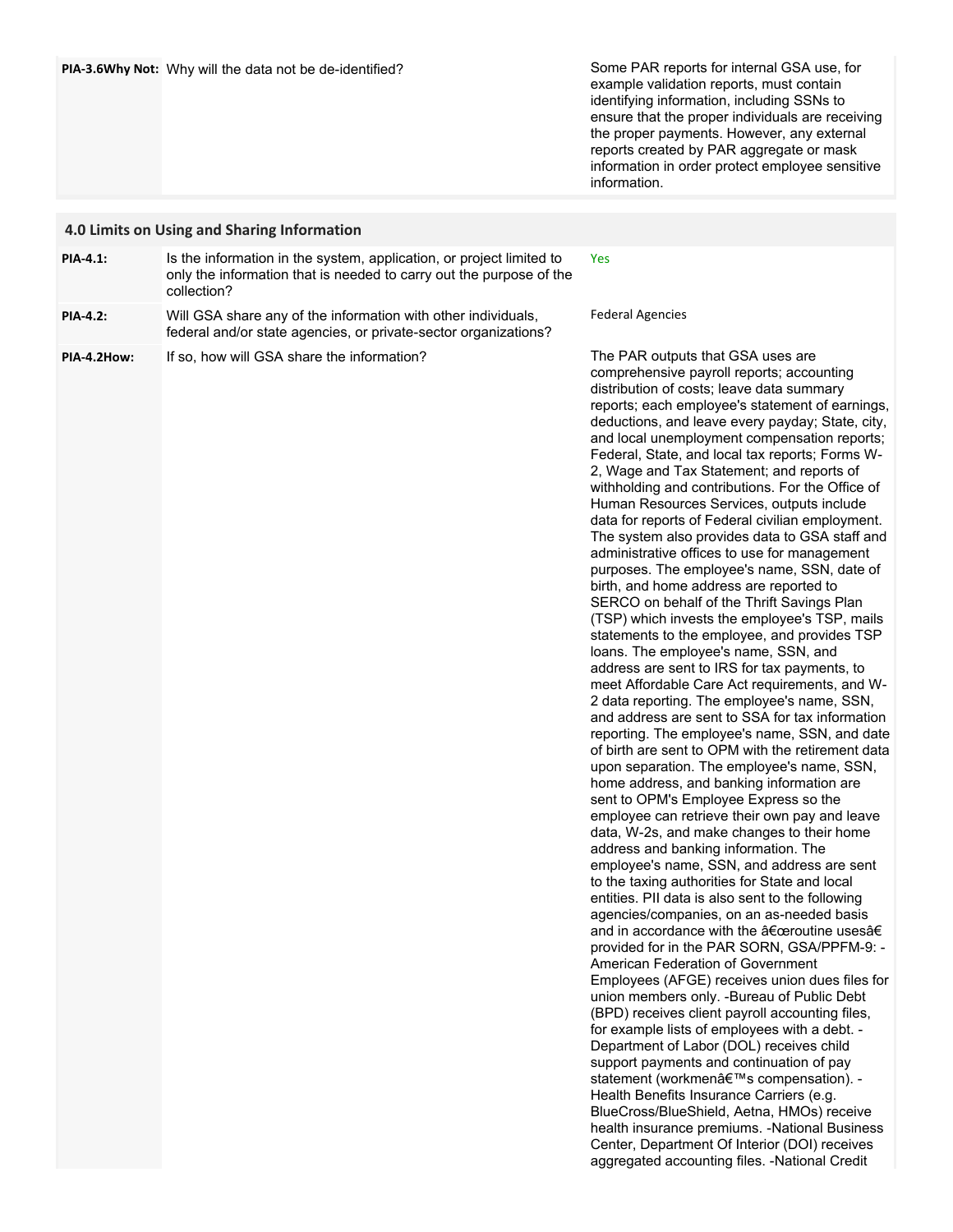|                              |                                                                                                                                      | Union Administration (NCUA) receives agency<br>accounting files and 401k data. - Office of<br>Personnel Management (OPM) receives<br>employee retirement information, health<br>insurance information, life insurance<br>information, agency accounting files, and labor<br>distribution data. - Railroad Retirement Board<br>(RRB) receives agency accounting files, labor<br>distribution data, and transit benefit data. - TALX<br>Corporation receives unemployment and<br>employment verification information. - Treasury<br>Department receives payment files with banking<br>information and treasury salary offset program<br>file (debt collection). United States Department<br>of Agriculture (USDA) receives certain<br>agencies' client payroll accounting files and<br>health benefits information. Veterans<br>Administration (VA) receives an Occupational<br>Safety and Health Agency (OSHA) extract file.<br>Wells Fargo receives National Credit Union<br>Administration (NCUA) 401k data. All data sent<br>outside GSA is sent via secure FTP,<br>agency/company secure portals, specific IP<br>authentications, Connect Direct, by logging into<br>an agency's server via Putty, STS, ESB, or an<br>encrypted password protected email<br>attachment. |
|------------------------------|--------------------------------------------------------------------------------------------------------------------------------------|----------------------------------------------------------------------------------------------------------------------------------------------------------------------------------------------------------------------------------------------------------------------------------------------------------------------------------------------------------------------------------------------------------------------------------------------------------------------------------------------------------------------------------------------------------------------------------------------------------------------------------------------------------------------------------------------------------------------------------------------------------------------------------------------------------------------------------------------------------------------------------------------------------------------------------------------------------------------------------------------------------------------------------------------------------------------------------------------------------------------------------------------------------------------------------------------------------------------------------------------------------------------------|
| <b>PIA-4.3:</b>              | Is the information collected:                                                                                                        | Directly from the Individual                                                                                                                                                                                                                                                                                                                                                                                                                                                                                                                                                                                                                                                                                                                                                                                                                                                                                                                                                                                                                                                                                                                                                                                                                                               |
| PIA-4.30ther<br>Source:      | What is the other source(s)?                                                                                                         | PAR sends and receives time and attendance<br>data to/from the GSA HRLINKS system via the<br>Labor Data (LABD) warehouse. PAR sends and<br>receives Child Care Subsidy (CCS) data to/from<br>the OCFO Accounts Payables office. PAR<br>receives volunteer leave data from the<br>Volunteer Leave Transfer Program (VLTP)<br>application.                                                                                                                                                                                                                                                                                                                                                                                                                                                                                                                                                                                                                                                                                                                                                                                                                                                                                                                                   |
| <b>PIA-4.4:</b>              | Will the system, application, or project interact with other systems,<br>applications, or projects, either within or outside of GSA? | <b>Yes</b>                                                                                                                                                                                                                                                                                                                                                                                                                                                                                                                                                                                                                                                                                                                                                                                                                                                                                                                                                                                                                                                                                                                                                                                                                                                                 |
| PIA-4.4Who<br>How:           | If so, who and how?                                                                                                                  | Please refer to 4.3 for a list of PAR data<br>exchanges. GSA leverages MOUs or ISAs for<br>these connections. All external systems have an<br>Assessment and Authorization (A&A) validated<br>via the MOU/ISA. Each MOU/ISA has an<br>agreement to notify GSA IT Service Desk in<br>case of any suspected or confirmed security<br>incidents involving PAR data.                                                                                                                                                                                                                                                                                                                                                                                                                                                                                                                                                                                                                                                                                                                                                                                                                                                                                                           |
| PIA-4. 4Formal<br>Agreement: | Is a formal agreement(s) in place?                                                                                                   |                                                                                                                                                                                                                                                                                                                                                                                                                                                                                                                                                                                                                                                                                                                                                                                                                                                                                                                                                                                                                                                                                                                                                                                                                                                                            |
| PIA-4.4No<br>Agreement:      | Why is there not a formal agreement in place?                                                                                        | Please refer to 4.3 for a list of PAR data<br>exchanges. GSA leverages MOUs or ISAs for<br>these connections. All external systems have an<br>Assessment and Authorization (A&A) validated<br>via the MOU/ISA. Each MOU/ISA has an<br>agreement to notify GSA IT Service Desk in<br>case of any suspected or confirmed security<br>incidents involving PAR data.                                                                                                                                                                                                                                                                                                                                                                                                                                                                                                                                                                                                                                                                                                                                                                                                                                                                                                           |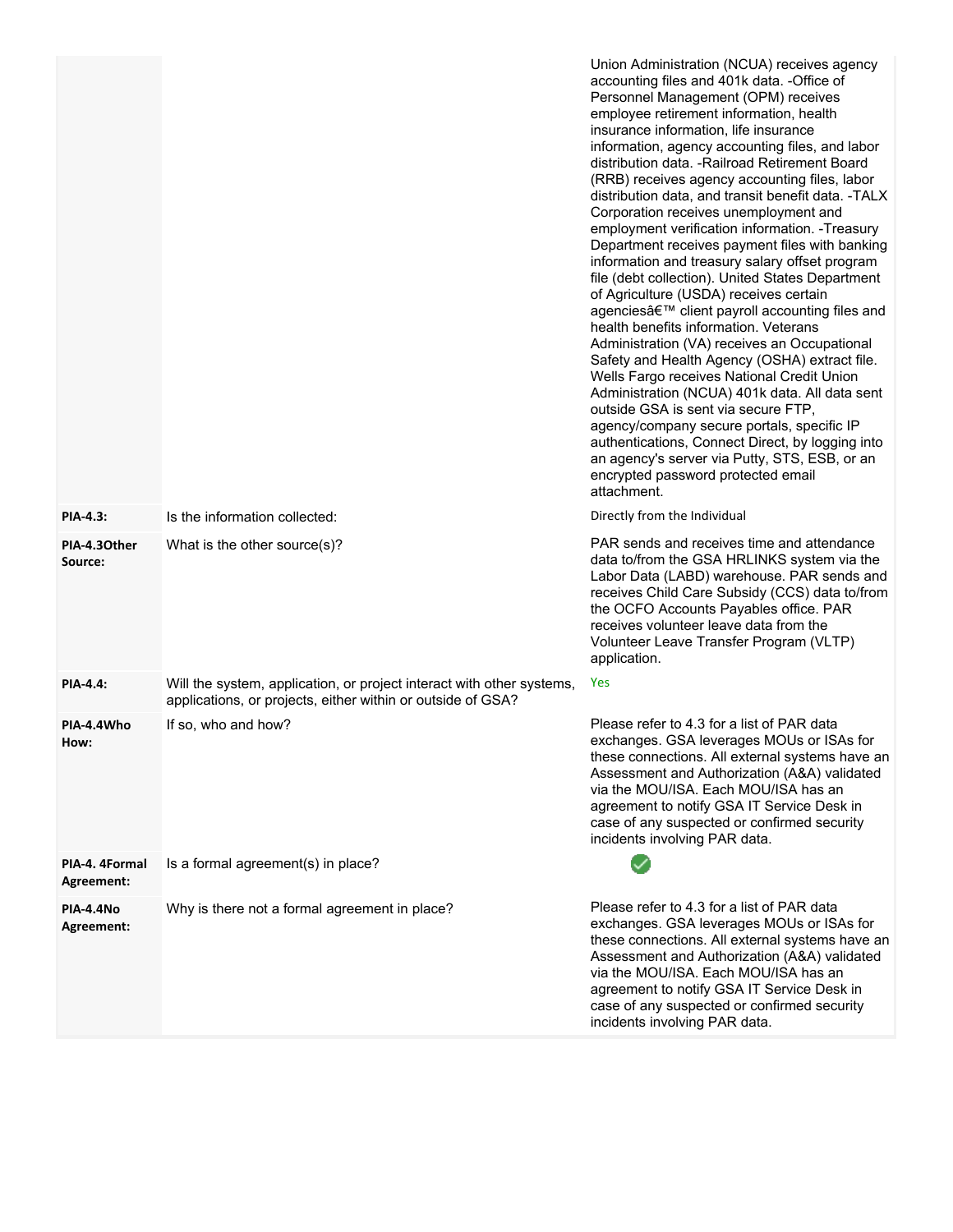### **5.0 Data Quality and Integrity**

How will the information collected, maintained, used, or disseminated be verified for accuracy and completeness? PAR leverages HRLinks and EEX, employee driven applications to ensure accuracy personal payment information. PAR does not allow duplicate agency/SSN combinations. Some data entered is required to be in a certain format. Many validation edits are performed against reference tables. Message/error reports are generated for the Payroll Services Branch to research/correct prior to running the final pay calculation every two weeks. Separation of duties is a requirement handled by the role(s) and permissions an employee with access to PAR is assigned. Queries are generated and reviewed to prevent payroll fraud.

## **6.0 Security**

**PIA-6.1a:**

**PIA-5.1:**

Who or what will have access to the data in the system, application, or project?

Data access is restricted with the use of roles and permissions within the PAR application. Table changes in the PAR application are captured including: the previous data, what the data was changed to, who changed it, and the date/time it was changed. The Payroll Services Branch employees are instructed to not update their own data except through the OPM EEX application. Queries are run and checked to audit this safety measure. The PAR roles are defined: Role - Authorized Privileges and Functions Performed APPDETECTIVE\_ROLE - Role for AppDetective database security audit scan and has query only access to certain Oracle data dictionary tables/views in database. DBA - Role only applicable to authorized staff to allow database administration. IMP\_FULL\_DATABASE - This role is the default Oracle database import role. LABOR\_DIST - This role will allow the user query privileges to a group of tables in PAR to perform the labor distribution processing. OSU\_ROLE - Allows insert, select, update, and delete from the temporary Pay and Leave message tables. PAR\_ACCTG - This role will have update, delete, and insert ability into accounting, budget, and month end PAR tables in order to maintain the Accounting and month end processes. Also allows user to execute PAR reports. PAR\_CONNECT - This role allows the user the ability to connect to the PAR database. PAR\_CONTROL - This role will have create session, create view, and update, insert and delete privileges on a limited number of PAR tables in order to perform the balancing and disbursement of each bi-weekly payroll. PAR\_DEVELOPER - All accesses are select only. PAR ETAMS - This role will have insert, update, delete, and query from PAR tables used in the PAR T&A processing. PAR\_HARP - This role allows insert, update, delete, and query privileges to History Access Reports for Payroll (HARP) tables in order to maintain the process. PAR\_HARP\_QUERY - This role allows query privileges to the HARP tables. PAR\_HR\_AUDIT - This role allows query privileges to the HR tables that provide an audit of what was processed. PAR\_MAINTENANCE - This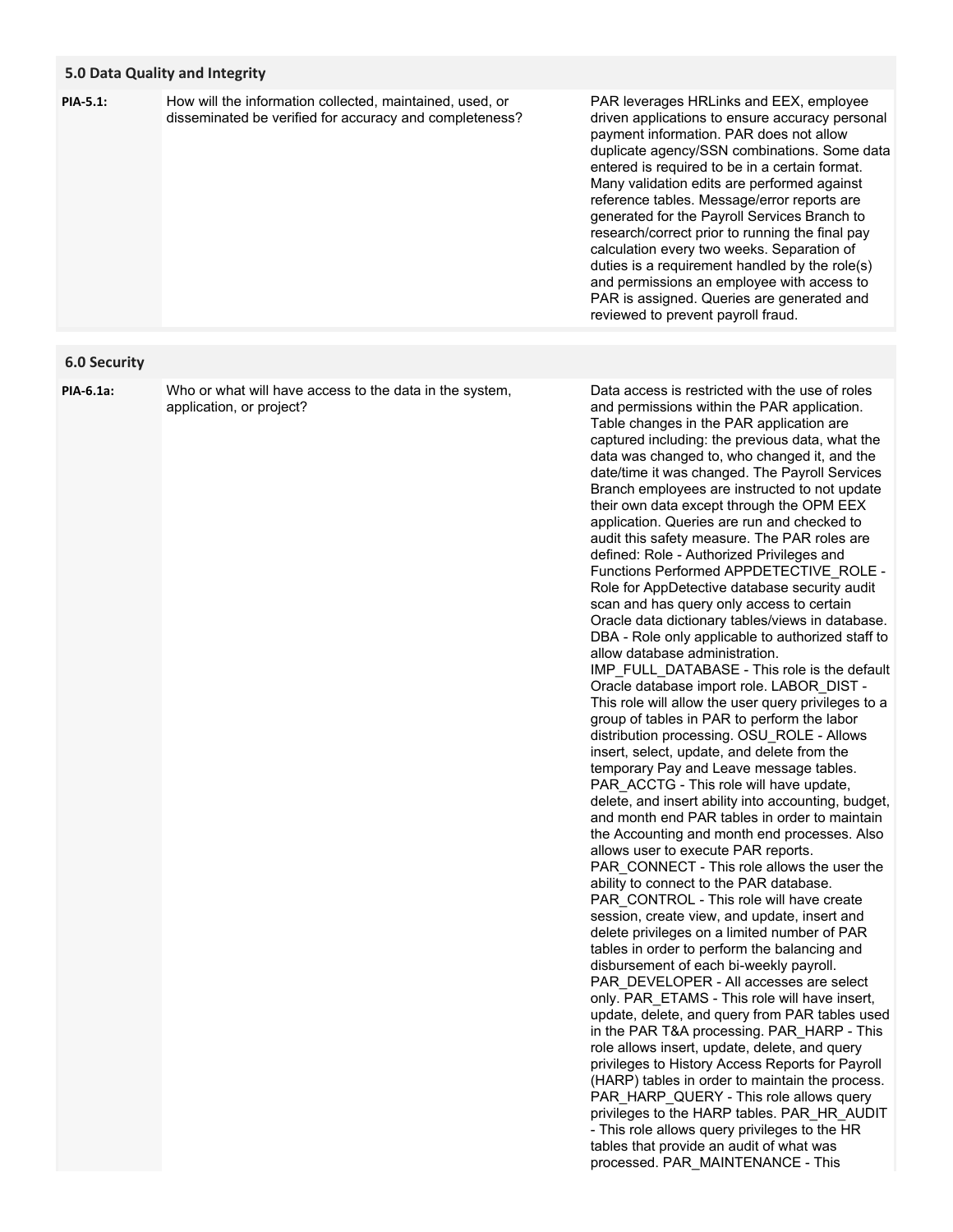role's users allow software programs to create, modify and alter tables and views within the production database. PAR\_MANAGER - This role allows the Payroll Managers to have query privileges on most PAR tables and PLS Message approval privileges.

PAR\_MONTHEND - This role grants update and query privileges to the table that controls month end reporting. PAR\_OWNERS - No one's userid is under this role. It's users represent the owner schema that the PAR tables have been placed under. PAR\_PARTAX - This role allows insert, update, delete and query privileges to the tax formulas. PAR\_PDW - This role allows query privileges to the Employee Data Store (EDS) tables and insert, update, query, and delete to the process control table. PAR\_PDW\_QUERY - This role allows query privileges to the PAR Data Warehouse (PDW) tables. PAR\_PEGASYS - This role allows insert, update, and System delete privileges to the PEGASYS batch tables. PAR PLH - This role allows execute to several PAR Reports and insert, update, query, and delete privileges to the Pay and Leave History (PLH) tables. PAR\_PRODUCTION\_IDS - This role is used to run the production programs. PAR QUERY - This is a query role with create session and query privileges on the PAR\_EDS tables. This role will be granted to many other roles. PAR\_QUERY\_ALL - This is a query role that allows query of all database objects owned by PAR. PAR\_SCRIPT\_ACCESS - This role allows the scripts to run and sends out the automated email messages.

PAR\_SEMI\_MONTHLY - This role is used by the Forms application to control who has access to adjust Flexible Spending Accounts and Long Term Care. PAR\_SLTAX - This role allows the users to verify the State and local tax formulas have been implemented in production. PAR\_STUDENT\_LOANS - This role has insert, update, and query privileges to the PAR tables necessary for processing student loans. PAR\_SUPERVISOR - This role allows the Payroll Operations Supervisors to have create session, and update, insert, query and delete privileges on most PAR tables.

PAR\_TBLUPDATE - This role will allow designated users insert, update, query, and delete privileges to reference tables and certain HR and retirement tables. PAR\_TECH - This role will have create session, create view, and insert, update, query and delete privileges on T&A tables; insert, update, and query privileges on EDS and History tables; execution privileges on PAR reports; query privileges on disbursement tables and PLH tables; and insert, update, query, and delete privileges on a few reference tables. This role will allow the designated Payroll technician to update the necessary tables in PAR to keep the database current and up-to-date. PAR\_TPP\_MSG - This role allows the users to input and approve the messages that are on the Employee's Pay and Leave Statements. PAR\_UPDATE - This role allows unique users in the Payroll Operations Office insert, update, query, and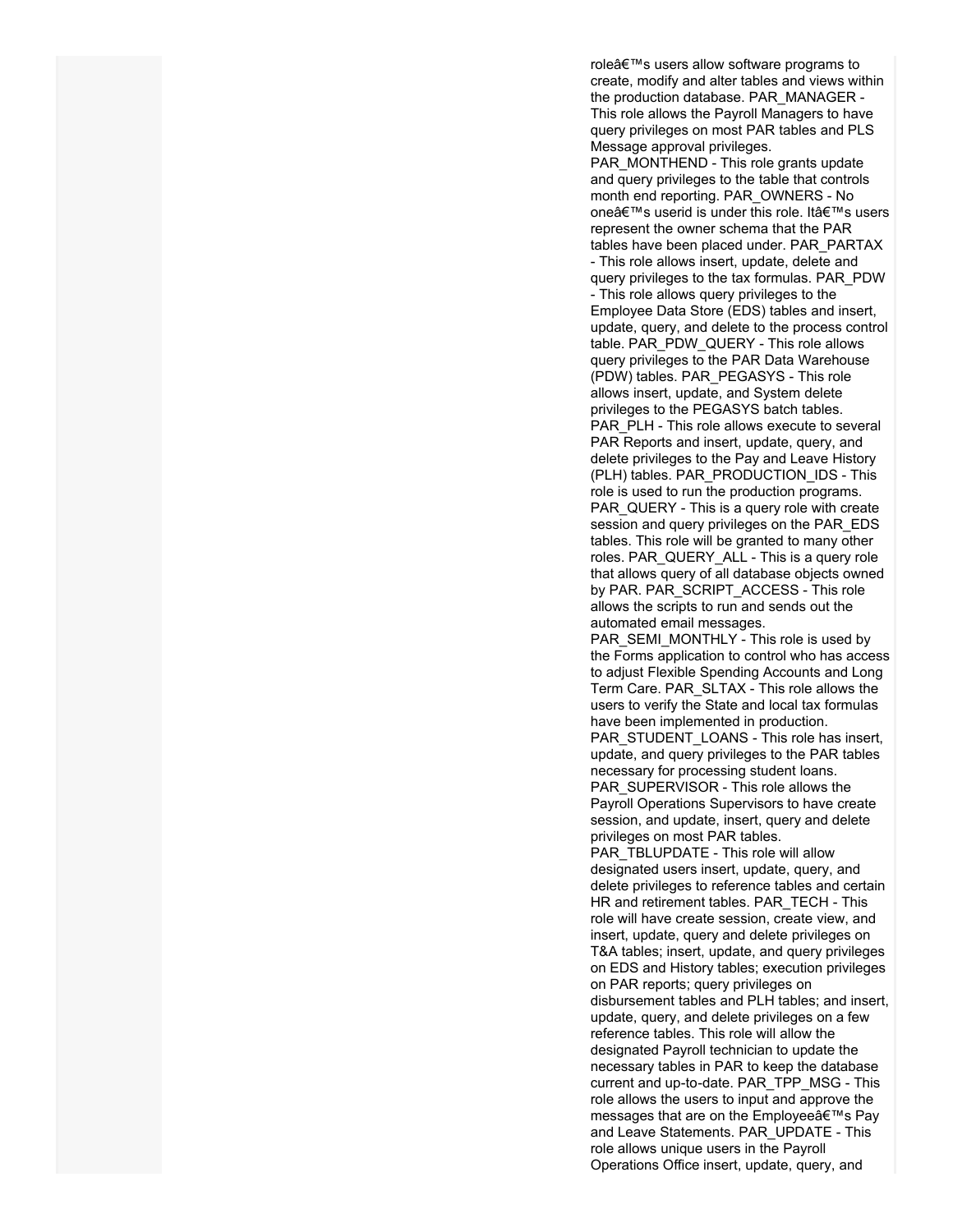|              |                                                                                                                            | delete privileges to make the necessary<br>changes to correct data when there are program<br>problems that require data to be corrected.<br>PAR_WEB - This role will allow Web Site users<br>insert, update, query, and delete privileges to<br>the EDS tables; execute privileges to PAR<br>reports; query privileges to the PDW, a select<br>few reference, and the PLH tables; and insert,<br>update, query, and delete privileges to the PLS<br>messages tables. PAYABLES - This role allows<br>users from Accounts Payables query privileges<br>on a few EDS and reference tables.<br>RUN_PROCEDURES - This role allows the<br>user to execute the HR procedures and other<br>accesses to process the transactions from HR.<br>SELECT_CATALOG_ROLE - Role only<br>applicable to authorized staff at IC and has<br>query only access to any Oracle data dictionary<br>tables/views in database. SHAREDLV_ROLE -<br>This role is only to be used by the system<br>account via the database link to the PAR<br>system. It allows users to input Shared Leave<br>information via the HR Shared Leave<br>application. THWEB_BATCH - This role allows<br>query privileges to the PLH views and insert,<br>update, and query privileges to the PLS<br>message tables. |
|--------------|----------------------------------------------------------------------------------------------------------------------------|---------------------------------------------------------------------------------------------------------------------------------------------------------------------------------------------------------------------------------------------------------------------------------------------------------------------------------------------------------------------------------------------------------------------------------------------------------------------------------------------------------------------------------------------------------------------------------------------------------------------------------------------------------------------------------------------------------------------------------------------------------------------------------------------------------------------------------------------------------------------------------------------------------------------------------------------------------------------------------------------------------------------------------------------------------------------------------------------------------------------------------------------------------------------------------------------------------------------------------------------------------------------|
| PIA-6.1b:    | What is the authorization process to gain access?                                                                          | Data access is restricted with the use of roles<br>and permissions within the PAR application.                                                                                                                                                                                                                                                                                                                                                                                                                                                                                                                                                                                                                                                                                                                                                                                                                                                                                                                                                                                                                                                                                                                                                                      |
| PIA-6.2:     | Has a System Security Plan (SSP) been completed for the<br>Information System(s) supporting the project?                   | Yes                                                                                                                                                                                                                                                                                                                                                                                                                                                                                                                                                                                                                                                                                                                                                                                                                                                                                                                                                                                                                                                                                                                                                                                                                                                                 |
| PIA-6.2a:    | Enter the actual or expected ATO date from the associated<br>authorization package.                                        | 12/15/2021                                                                                                                                                                                                                                                                                                                                                                                                                                                                                                                                                                                                                                                                                                                                                                                                                                                                                                                                                                                                                                                                                                                                                                                                                                                          |
| PIA-6.3:     | How will the system or application be secured from a physical,<br>technical, and managerial perspective?                   | PAR is a closed system limited to GSA network<br>access only. Payroll Services branch works in a<br>guarded federally leased building that requires<br>PIV card access. The PAR infrastructure is<br>located in a secure federally owned data<br>warehouse. Logical restrictions apply to PAR via<br>Firewalls, multi-factor authentication, Role<br>based user access, passwords, etc. Regular<br>monitoring of systems occurs via logging and<br>monitoring of system use, data changes,<br>vulnerability scanning, and annual audits and<br>assessments. All data is encrypted at rest<br>utilizing Oracle TDE and encrypted in transit via<br><b>TLS 1.3.</b>                                                                                                                                                                                                                                                                                                                                                                                                                                                                                                                                                                                                   |
| PIA-6.4:     | Are there mechanisms in place to identify and respond to<br>suspected or confirmed security incidents and breaches of PII? | Yes                                                                                                                                                                                                                                                                                                                                                                                                                                                                                                                                                                                                                                                                                                                                                                                                                                                                                                                                                                                                                                                                                                                                                                                                                                                                 |
| PIA-6.4What: | What are they?                                                                                                             | PAR leverages the GSA Incident Response (IR)<br>guide. In case of a suspected security incident/<br>breach of PII, the IT Service Desk as well the<br>Privacy Officer and Incident Response team are<br>notified immediately to start investigations.                                                                                                                                                                                                                                                                                                                                                                                                                                                                                                                                                                                                                                                                                                                                                                                                                                                                                                                                                                                                               |